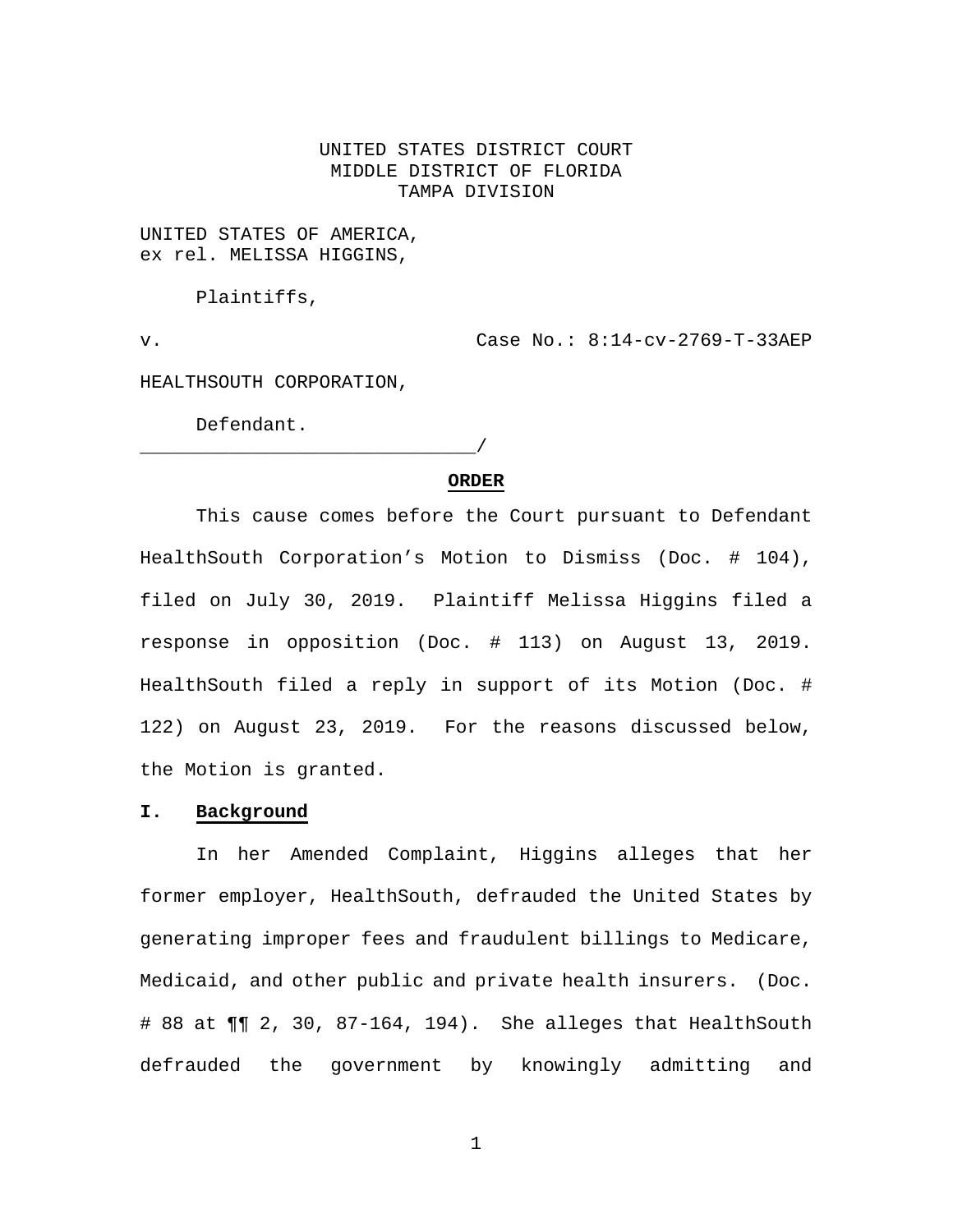readmitting patients to its inpatient rehabilitation facilities that did not meet certain federal criteria and then billing the government for unnecessary services provided to those patients. (Id. at ¶¶ 2, 13-24, 100-64).

According to the Amended Complaint, Higgins formerly worked for HealthSouth as the local and regional Director of Therapy Operations in Arlington, Texas. (Id. at  $\P\P$  165-68). When she raised concerns regarding the alleged fraudulent billing practices within the corporation, she was stripped of her responsibilities and then forced to resign in 2011. (Id. at  $\P\P$  31-34, 172-86).

In July 2012, Higgins filed the instant qui tam action against HealthSouth, raising several claims on behalf of the United States under the False Claims Act, 31 U.S.C. § 3729, et seq., and a retaliation claim under the FCA pursuant to 31 U.S.C. § 3730(h). (Doc. # 2 at ¶¶ 161-75).

On April 1, 2019, the United States notified the Court that it would not be intervening in the case at that time. (Doc. # 73). Accordingly, the Court lifted the seal from the Complaint and directed that it be served upon HealthSouth. (Doc. # 74).

On June 24, 2019, the United States notified the Court that it would intervene in this action for the purposes of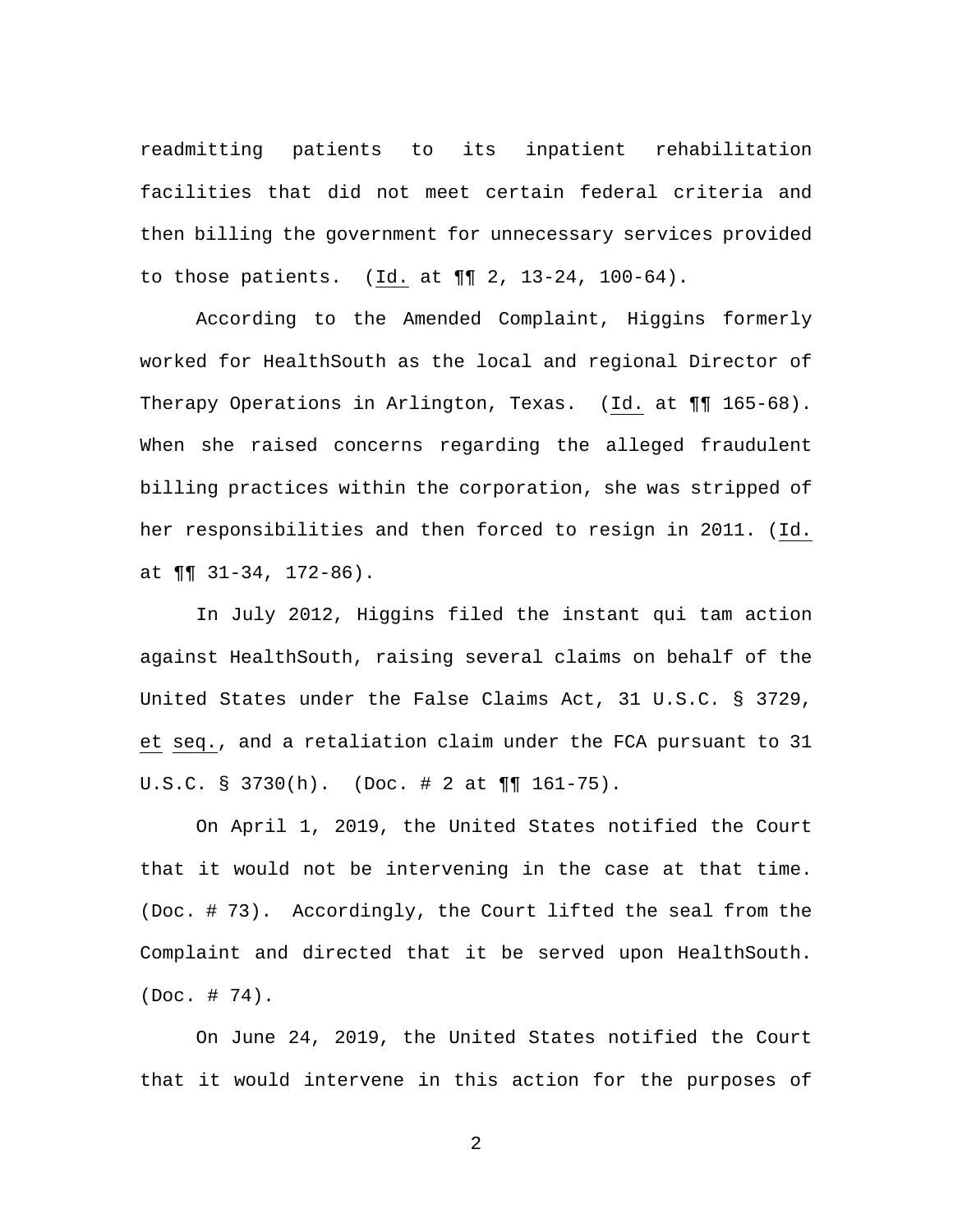settlement. (Doc. # 81). Following the parties' filing of a Joint Stipulation of Dismissal, this Court dismissed Higgins's federal qui tam claims with prejudice, but it retained jurisdiction to resolve Higgins's claim for retaliation under 31 U.S.C. § 3730(h), as well as any claims for attorneys' fees and costs pursuant to 31 U.S.C. § 3730(d). (Doc. # 87).

Higgins thereafter filed her Amended Complaint, in which she raises two claims  $-$  a retaliation claim under the FCA, 31 U.S.C. § 3730(h) (Count I), and a claim for attorneys' fees, expenses, and costs under 31 U.S.C. § 3730(d) and (h) (Count II). (Doc. # 88 at ¶¶ 198-207). In addition, Higgins filed a motion for attorneys' fees, seeking attorneys' fees, costs, and expenses pursuant to  $31 \text{ U.S.C.}$   $\S$   $3730(d)$ . (Doc.  $\#$  89). That motion is currently pending.

HealthSouth now moves, pursuant to Federal Rule of Civil Procedure  $12(b)(6)$ , to dismiss Count I and those portions of Count II that relate to the retaliation claim in Count I. (Doc. # 104 at 1). According to HealthSouth, Higgins's claims are barred by the waiver and release contained in the Severance Agreement she signed in connection with the termination of her employment. HealthSouth appended a copy of the Severance Agreement to its Motion to Dismiss. (Doc.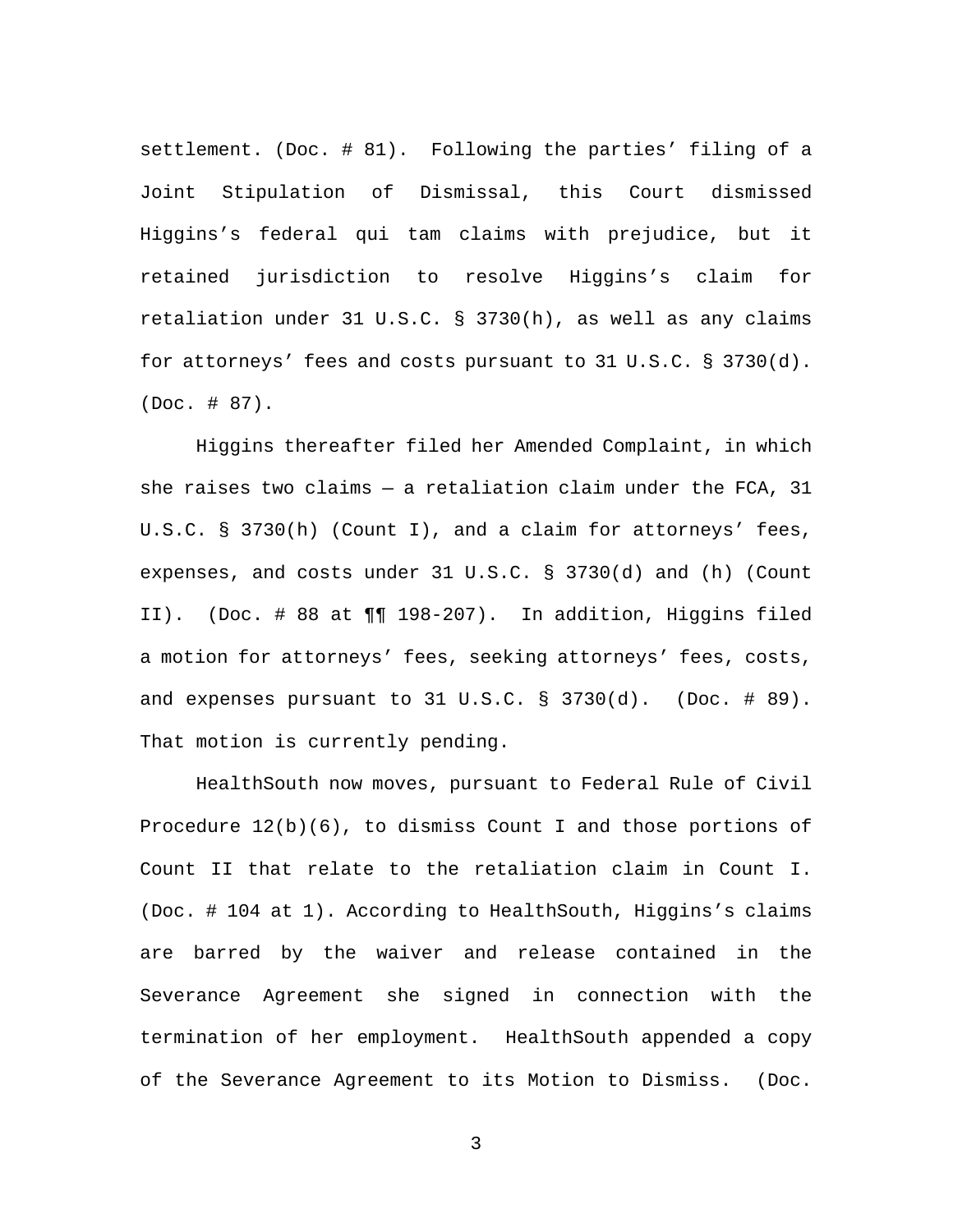# 104-1). Higgins responded, and HealthSouth replied. (Doc. ## 113, 122). The Motion is now ripe for review.

### **II. Legal Standard**

When considering a motion to dismiss brought under Rule 12(b)(6), this Court accepts as true all the allegations in the complaint and construes them in the light most favorable to the plaintiff. Jackson v. Bellsouth Telecomms., 372 F.3d 1250, 1262 (11th Cir. 2004). Further, this Court favors the plaintiff with all reasonable inferences from the allegations in the complaint. Stephens v. Dep't of Health & Human Servs., 901 F.2d 1571, 1573 (11th Cir. 1990). However, the Supreme Court explains that:

While a complaint attacked by a Rule 12(b)(6) motion to dismiss does not need detailed factual allegations, a plaintiff's obligation to provide the grounds of his entitlement to relief requires more than labels and conclusions, and a formulaic recitation of the elements of a cause of action will not do. Factual allegations must be enough to raise a right to relief above the speculative level.

Bell Atl. Corp. v. Twombly, 550 U.S. 544, 555 (2007) (internal citations omitted). In addition, courts are not "bound to accept as true a legal conclusion couched as a factual allegation." Papasan v. Allain, 478 U.S. 265, 286 (1986). Furthermore, "[t]hreadbare recitals of the elements of a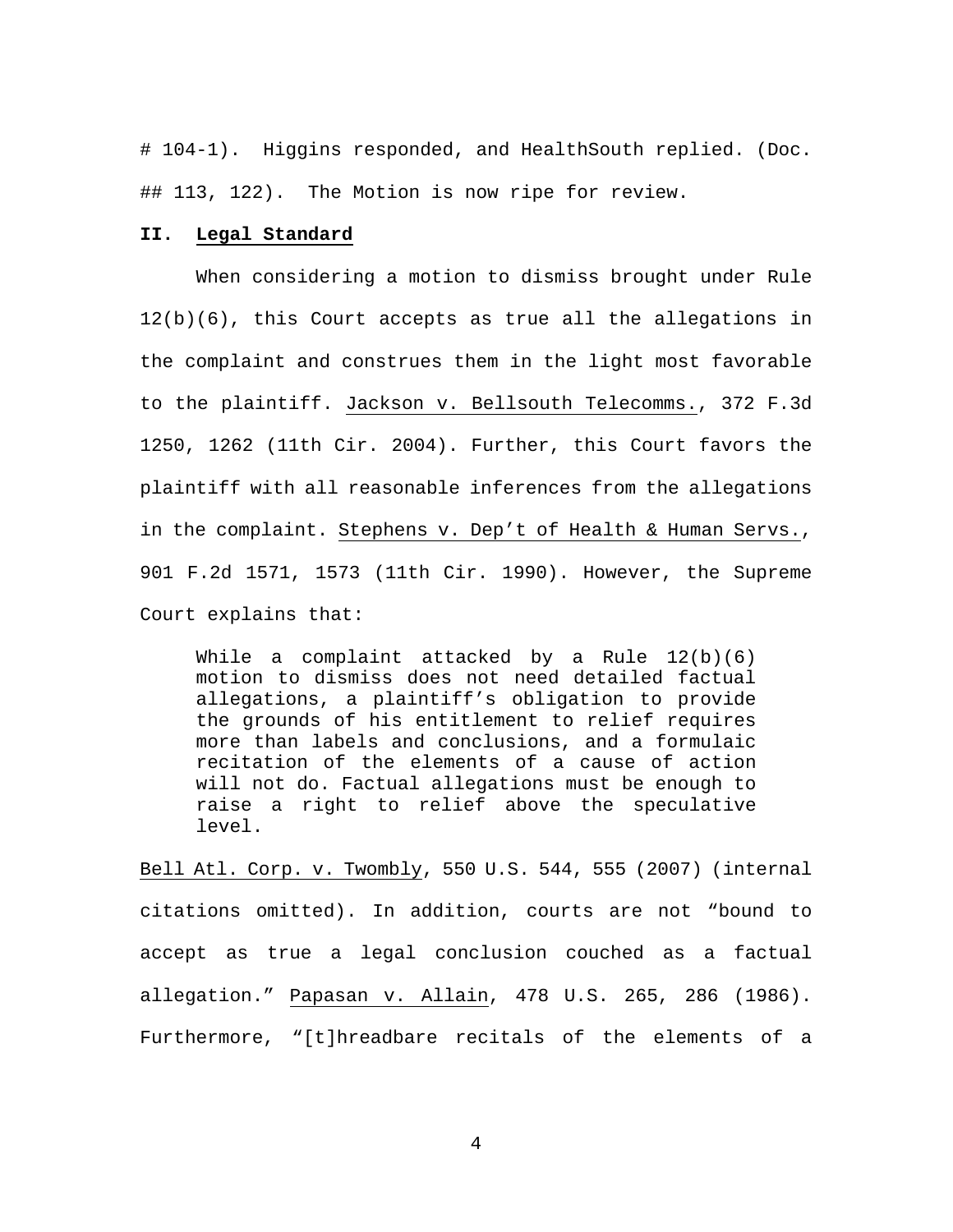cause of action, supported by mere conclusory statements, do not suffice." Ashcroft v. Iqbal, 556 U.S. 662, 678 (2009).

Generally, if matters outside the pleadings are presented as part of a motion to dismiss under Rule 12(b)(6), the motion must be treated as one for summary judgment under Rule 56. Fed. R. Civ. P. 12(d). There is, however, an exception to this rule. "In ruling upon a motion to dismiss, the district court may consider an extrinsic document if it is (1) central to the plaintiff's claim, and (2) its authenticity is not challenged." SFM Holdings, Ltd. v. Banc of Am. Sec., LLC, 600 F.3d 1334, 1337 (11th Cir. 2010); see also Harris v. Ivax Corp., 182 F.3d 799, 802 n.2 (11th Cir. 1999) ("[A] document central to the complaint that the defense appends to its motion to dismiss is also properly considered, provided that its contents are not in dispute.").

Similarly, although the existence of an affirmative defense usually will not support a Rule 12(b)(6) motion, a district court may dismiss a complaint when the complaint's "own allegations indicate the existence of an affirmative defense, so long as the defense clearly appears on the face of the complaint." Fortner v. Thomas, 983 F.2d 1024, 1028 (11th Cir. 1993) (quoting Quiller v. Barclays Am./Credit, Inc., 727 F.2d 1067, 1069 (11th Cir. 1984)); see also Banco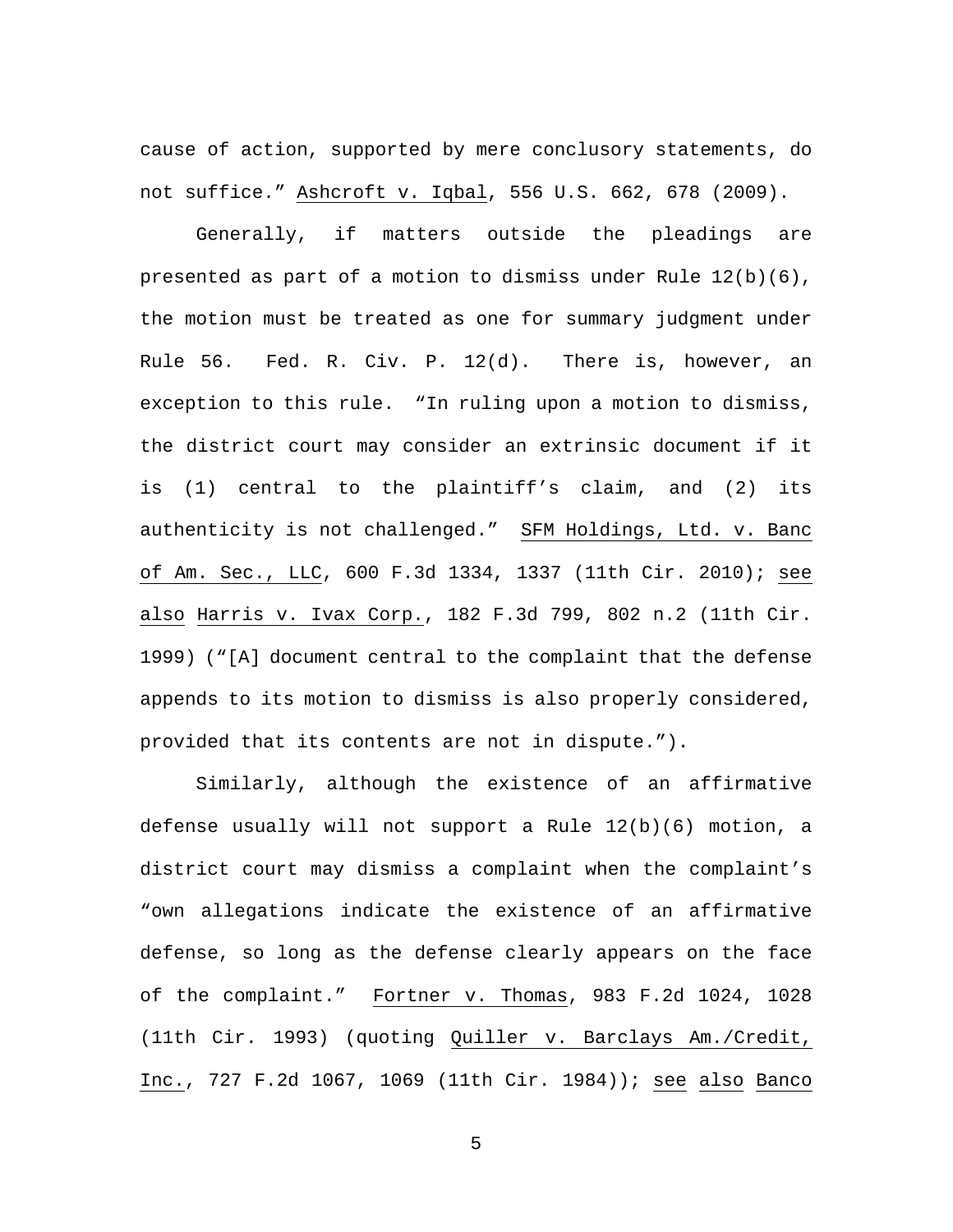Popular N. Am. v. M/V Triple Play, No. 12-20188-CIV-GRAHAM, 2012 WL 12885237, at 82 (S.D. Fla. Apr. 11, 2012) (explaining that waiver is typically an affirmative defense that may be raised in a motion to dismiss only if it is apparent on the face of the complaint).

## **III. Analysis**

As a preliminary matter, the parties do not dispute that the Severance Agreement is central to the plaintiff's claim and is authentic. See SFM Holdings, 600 F.3d at 1337. Accordingly, the Court will consider the Severance Agreement in ruling upon HealthSouth's Motion.

### **A. The Terms of the Severance Agreement**

The Severance Agreement entered into between Higgins and her former employer provides that the company would pay Higgins the following: (1) two months' salary, (2) a lump sum payment equal to all unused paid time off that Higgins had accrued, and (3) a two-month continuation of Higgins's vision, health care, medical, and dental insurance benefits with the company. (Doc.  $\# 104-1$  at  $1-2$ ). In exchange, Higgins agreed to:

irrevocably and unconditionally release[] the Company and its parents (including, but not limited to, . . . HealthSouth Corporation) . . . from any and all complaints, claims, liabilities, obligations, promises, agreements, causes of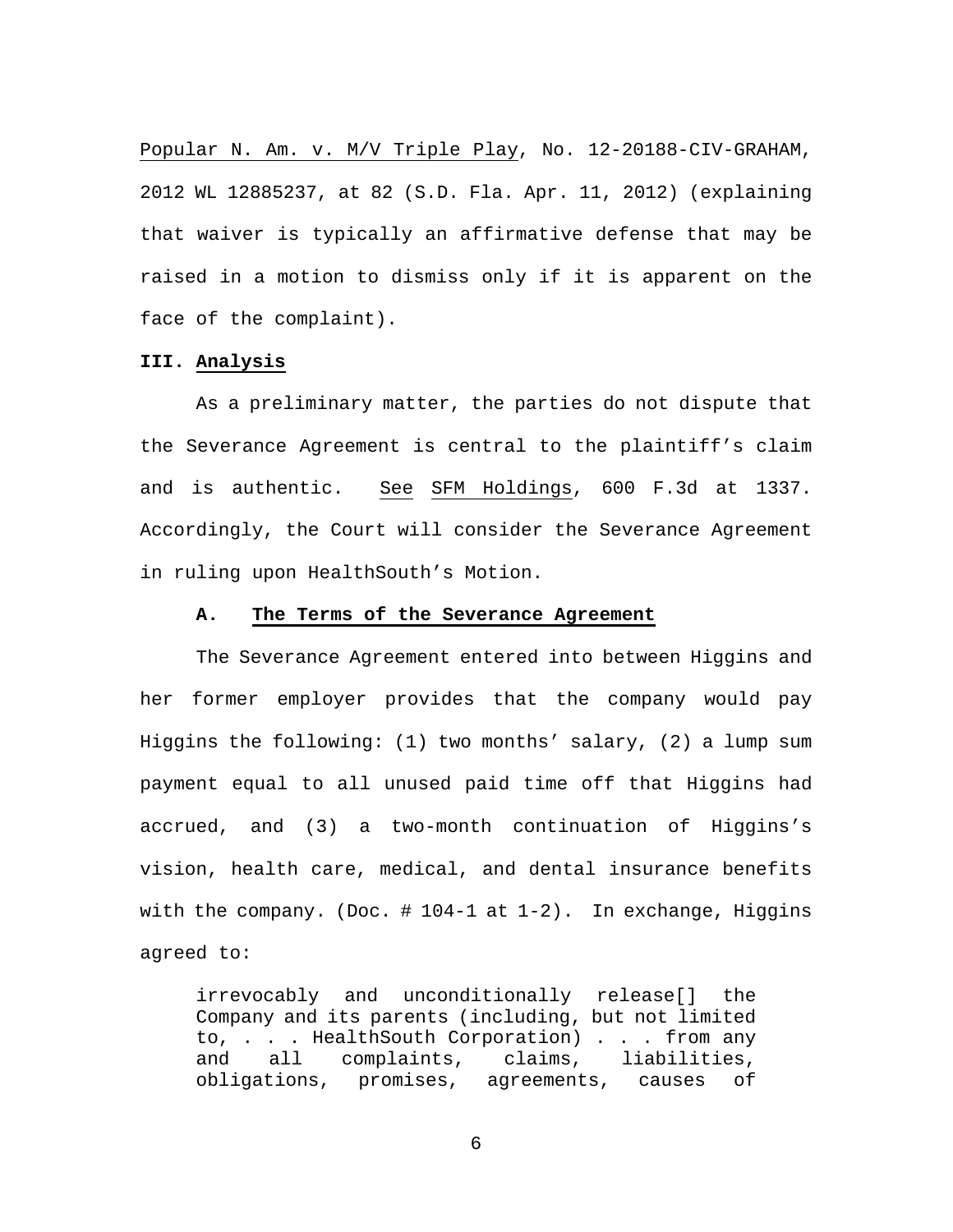action, rights, costs, losses, debts and expenses of any nature whatsoever, known or unknown, which Ms. Higgins . . . ever had, now have, or hereafter can, will or may have . . . by reason of any matter, fact or cause whatsoever against the Company or any of the other Company Releasees from the beginning of time to the date upon which Ms. Higgins signs this Agreement.

(Id. at 2-3). The release explicitly includes "all claims arising out of, or relating to, Ms. Higgins' employment with the Company and the termination of Ms. Higgins' employment with the Company, including . . . all claims arising under any foreign, federal, state and local laws including, without limitation . . . the False Claims Act." (Id. at 3). The Severance Agreement provided Higgins with at least 21 days to consider the terms of the Agreement and seven days to revoke her consent after signing, and further advised Higgins of her right to consult with an attorney prior to signing the Agreement. (Id. at 1, 7). The Agreement also contained, in bold, all-capital letters just above the signature lines, the following:

# **THE UNDERSIGNED HAVE CAREFULLY READ THIS SEVERANCE AGREEMENT AND HAVE NOT BEEN COERCED INTO SIGNING IT; THEY UNDERSTAND ITS CONTENTS AND THEY FREELY AND VOLUNTARILY AGREE TO ABIDE BY ITS TERMS.**

(Id. at 7). Higgins signed the Severance Agreement on July 15, 2011 — 22 days after her resignation. (Id.; Doc. # 88 at ¶ 183).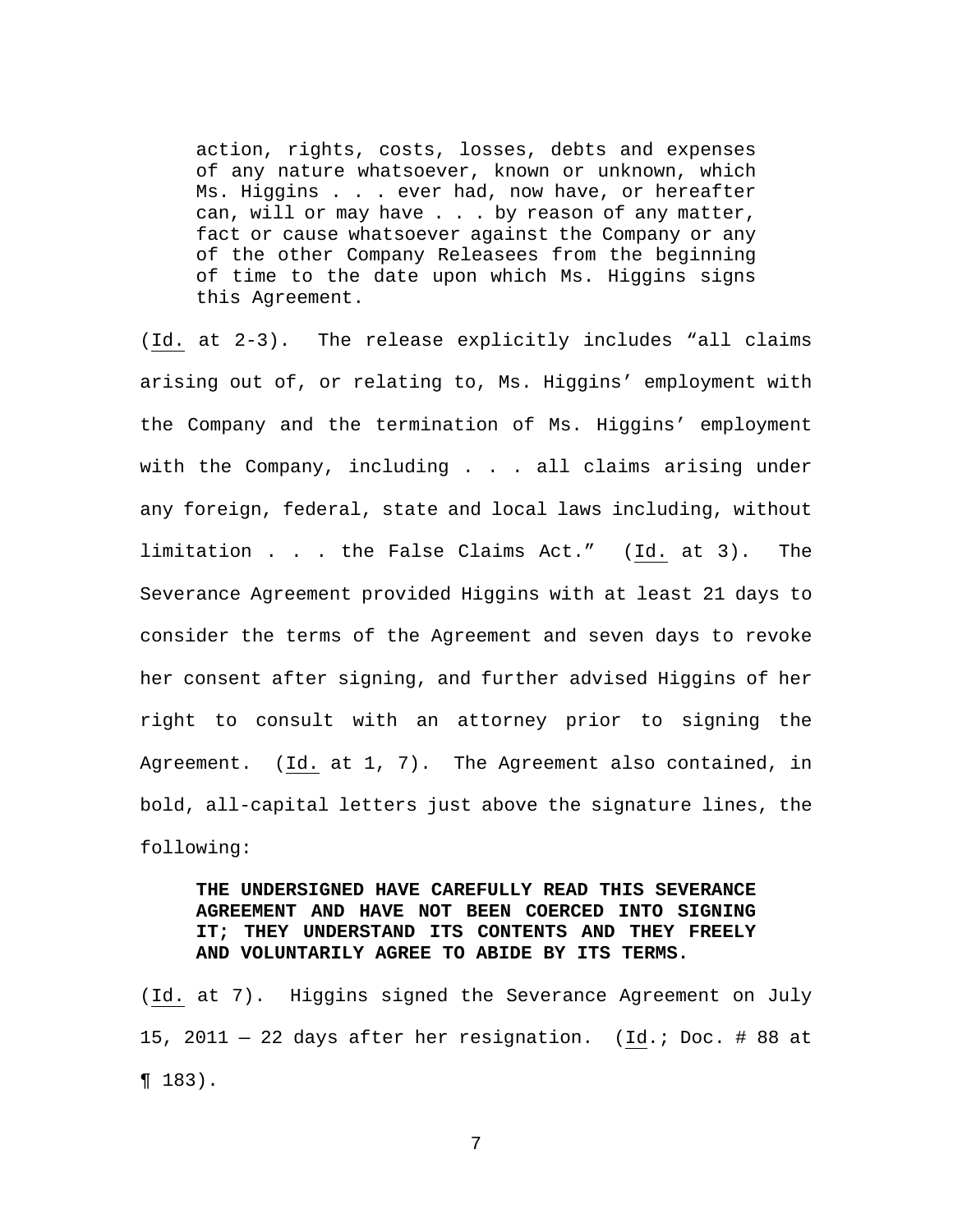## **B. Whether the Severance Agreement is Void as Against Public Policy**

Higgins first attacks the Severance Agreement as against public policy and, therefore, legally unenforceable. (Doc. # 113 at 8). Higgins claims that the language of the waiver and release contained in the Severance Agreement seeks to extinguish her right to bring a case under the FCA, and "it is in the public interest that fraud against the Government be exposed and prosecuted by the Department of Justice." (Id.).

Although the Eleventh Circuit has not had cause to consider this question, the Tenth Circuit has rejected the argument that "the policy of the FCA to protect an employee from retaliation for bringing forward information about fraud against the government outweighs a private release." VanLandingham v. Grand Junction Reg'l Airport Auth., 603 F. App'x 657, 661 (10th Cir. 2015). The Tenth Circuit drew a distinction between qui tam actions brought by a private person on behalf of the government, which under 31 U.S.C. § 3730(b)(1) "may be dismissed only if the court and the Attorney General give written consent to the dismissal and their reasons for consenting," and the retaliation provision of the FCA, which "does not have a similar requirement." Id.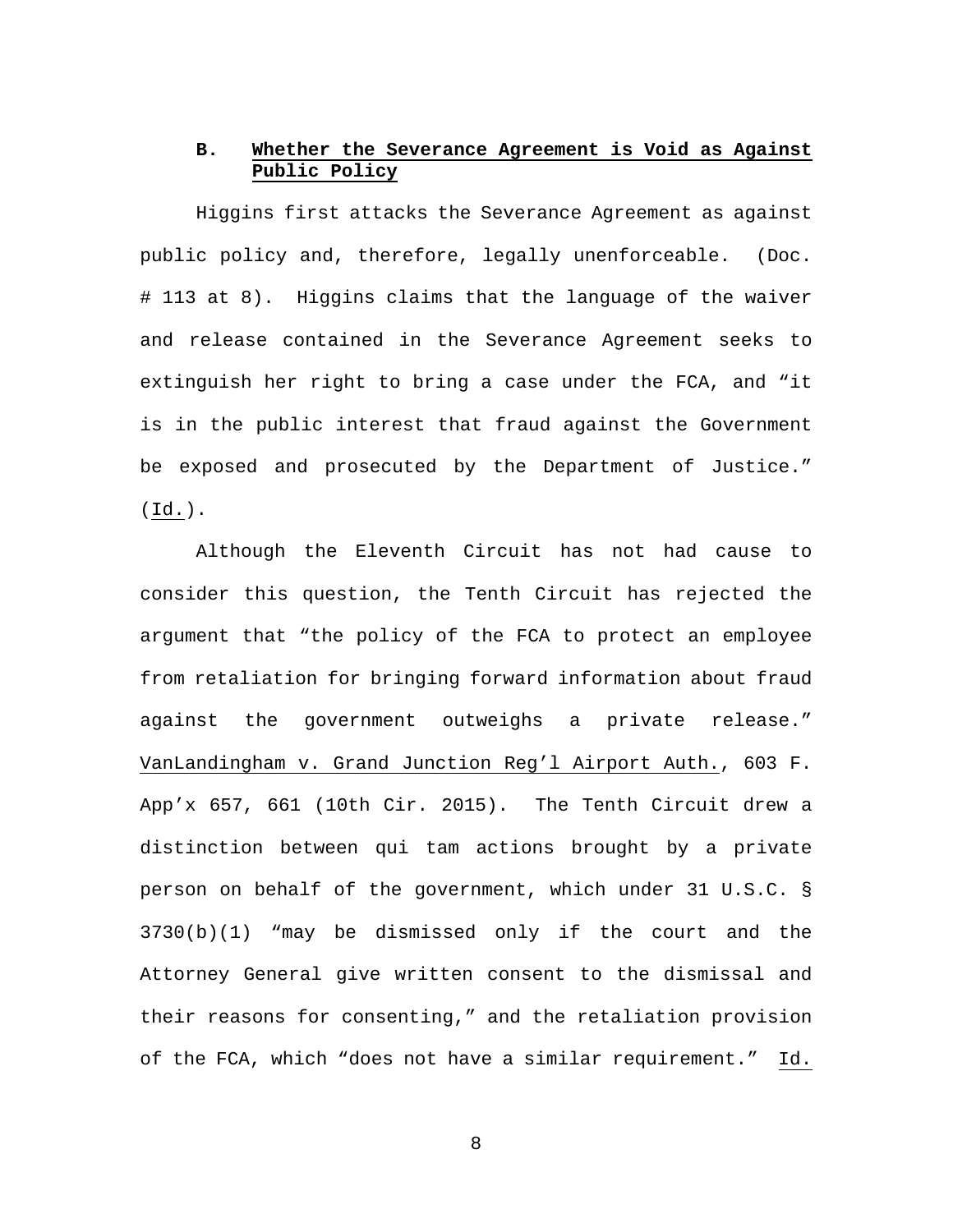Based on this difference, the Tenth Circuit upheld the district court's ruling that the FCA "does not preclude [the plaintiff's] waiver of her private retaliation claim." Id.; see also Brown v. City of S. Burlington, 393 F.3d 337, 346 (2d Cir. 2004) (drawing a distinction between the publicbenefit provisions of the FCA and the retaliation provision).

Another Florida district court reached a similar conclusion where a release discharged "any and all" claims the plaintiff might have arising out of his employment with the defendant. United States ex rel. Keeler v. Eisai, Inc., Case No. 09-22302-CIV-UNGARO, 2011 WL 13099033, at \*3 (S.D. Fla. June 21, 2011). In that case, the court held that the plaintiff was barred from bringing his FCA retaliation claim, but the release did not bar the plaintiff's FCA qui tam claims. Id.; see also United States ex rel. Davis v. Lockheed Martin Corp., No. 4:09-CV-645-Y, 2010 WL 3239228, at \*3-4 (N.D. Tex. Aug. 16, 2010) (holding that a written release could not be enforced to dismiss plaintiff's qui tam claims under the FCA without the consent of the Attorney General and the court but that the release did bar plaintiff's retaliation claims).

The cases Higgins relies on to support her argument are inapposite. In United States v. Northrop Corp., the Ninth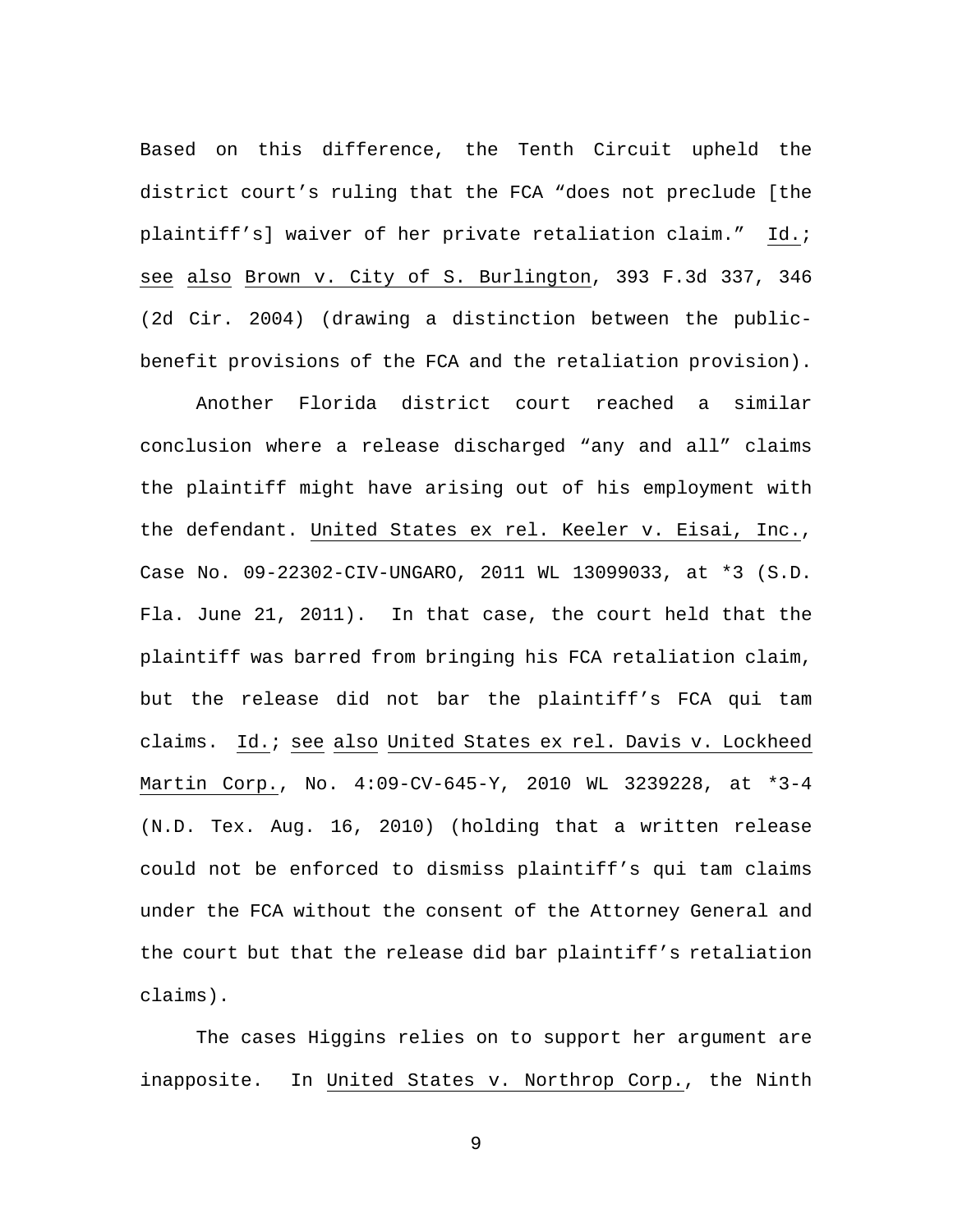Circuit only considered the public policy implications of the release of qui tam claims and expressly refused to consider the FCA's anti-retaliation provision. See 59 F.3d 953, 963- 65, 968 n.12 (9th Cir. 1995). Furthermore, in United States ex rel. Dillion v. St. Elizabeth Med. Ctr., Inc., No. 2:15 cv-13 (WOB-JGW), 2017 WL 3000662, at \*4 (E.D. Ky. July 13, 2017), that court specifically found that the separation agreement entered into by the plaintiff barred her retaliation claim under the FCA and granted the defendant's motion to dismiss with respect to that claim.

The Court finds the reasoning of these cases persuasive. Here, Higgins has already settled her qui tam claims, and only her retaliation claim remains. Accordingly, the waiver and release contained in Higgins's Severance Agreement, if valid and enforceable, will serve to bar her retaliation claim under the FCA.1

Ĩ.

 $1$  Higgins also argues that other provisions of the Severance Agreement, including the "Non-disparagement" and "Testimony" provisions, serve to render the Severance Agreement void and unenforceable. (Doc. # 113 at 8-9). But Higgins cannot credibly claim that these provisions stopped her from filing a qui tam action under the FCA because Higgins filed such an action, leading to a settlement between HealthSouth and the United States Department of Justice. (Id. at 6). Moreover, these provisions do not bear on Higgins's release of her private retaliation claim against HealthSouth.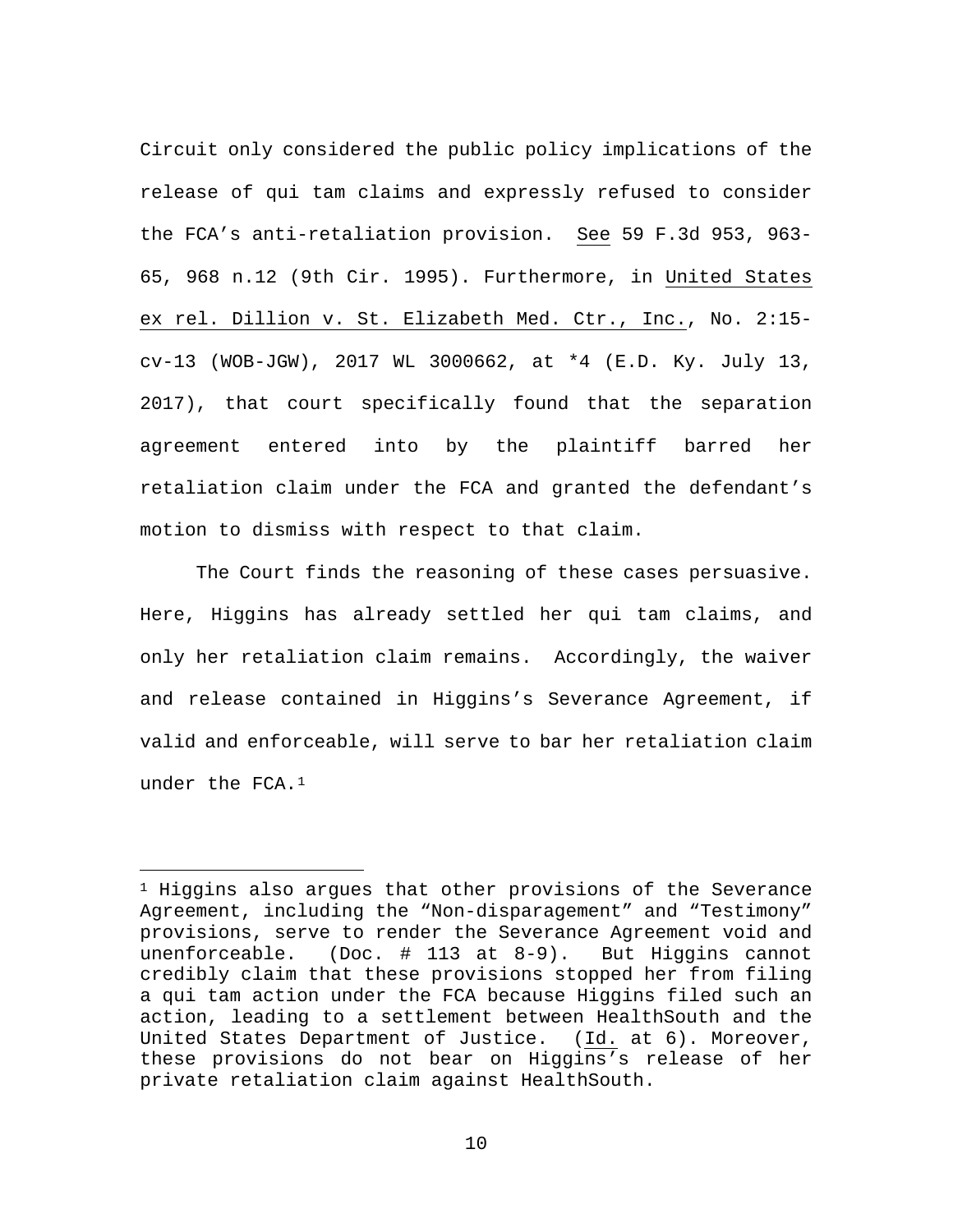#### **C. Whether the Release is Valid and Enforceable**

Higgins alleges in her Amended Complaint that she raised concerns about HealthSouth's fraudulent billing practices within the company, and she was forced to resign because of those complaints. (Doc. # 88 at ¶¶ 165-87). Higgins therefore clearly knew of the existence of a potential retaliation claim at the time she signed the waiver. However, in both her Amended Complaint and her response in opposition to the Motion to Dismiss, Higgins argues that she was coerced or forced into signing the Severance Agreement. (Id. at ¶¶ 183-86; Doc. # 113 at 1, 5).

A waiver of remedial statutory rights must be scrutinized under the "totality of the circumstances" to ensure that the release was knowing and voluntary. Myricks v. Fed. Reserve Bank of Atlanta, 480 F.3d 1036, 1040 (11th Cir. 2007) (involving employment discrimination suit under Title VII). This Court's review of the totality of the circumstances involves several objective factors, including:

the plaintiff's education and business experience; the amount of time the plaintiff considered the agreement before signing it; the clarity of the agreement; the plaintiff's opportunity to consult with an attorney; the employer's encouragement or discouragement of consultation with an attorney; and the consideration given in exchange for the waiver when compared with the benefits to which the employee was already entitled.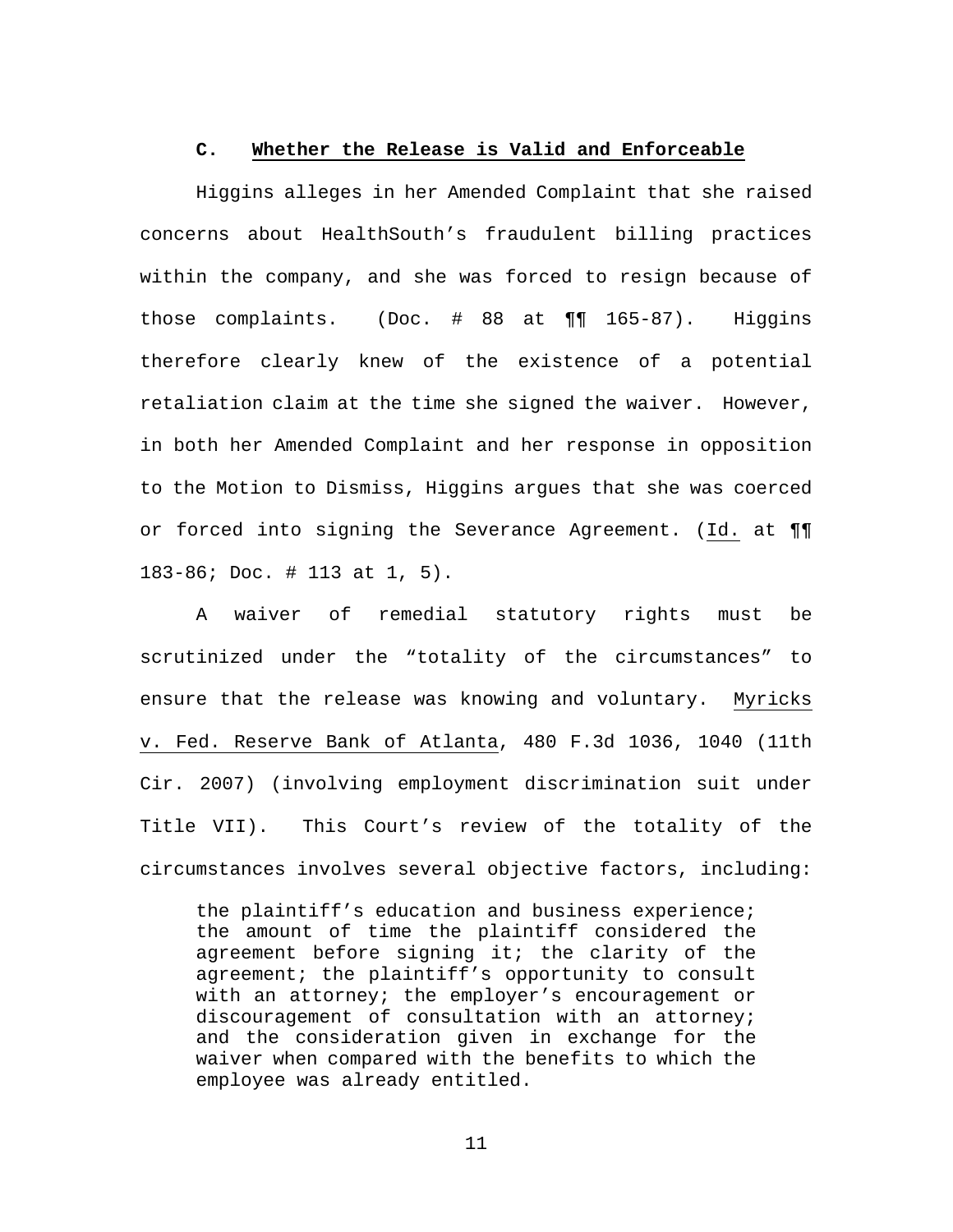Id. (quoting Puentes v. United Parcel Serv. Inc., 86 F.3d 196, 198 (11th Cir. 1996)); see also VanLandingham, 603 F. App'x at 660 (applying similar factors to an individual FCA retaliation claim).

Applying these factors to the instant case, the Court finds that: (1) Higgins was educated, as she alleges that she has a Bachelor of Science degree and was a Director of Therapy Operations during her employment with HealthSouth (Doc. # 88 at  $\P$  42); (2) the Severance Agreement gave Higgins 21 days to consider the Agreement before signing it and an additional seven days to revoke her consent (Doc.  $104-1$  at  $1$ ); (3) as will be more fully discussed below, the Severance Agreement plainly and clearly included all claims arising from Higgins's employment and her subsequent termination, including claims under the FCA (Id. at  $3$ ); (4) the Agreement advised Higgins of her right to consult with an attorney before executing the Agreement, which Higgins had time to do because she did not sign the Agreement until July 15, 2011, 22 days after her termination date of June 23, 2011 (Id. at 7; Doc. # 88 at ¶ 183); and (5) Higgins was given an additional two months of salary and insurance benefits and a lump sum payment for paid time off to which she would not otherwise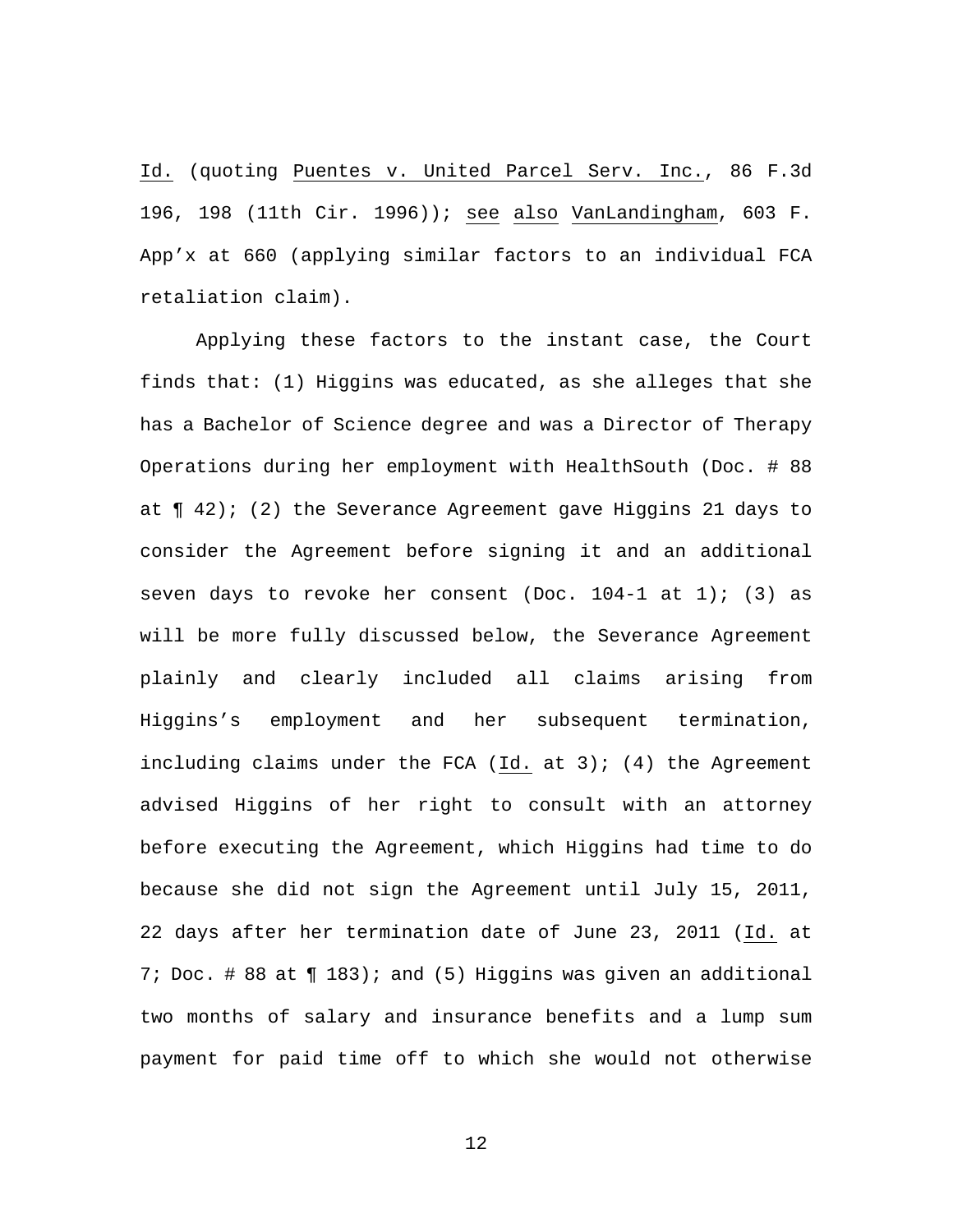have been entitled (Doc.  $\#$  104-1 at 1-2). Here, the totality of the circumstances indicates that Higgins accepted valuable consideration in exchange for her knowing and voluntary relinquishment of the claims described in the Severance Agreement.

# **D. Whether the Terms of the Severance Agreement are Ambiguous**

Higgins argues that the Severance Agreement's language is ambiguous and must be construed against HealthSouth as the Agreement's drafter. (Doc. # 113 at 9-11). Specifically, she claims that the Agreement is ambiguous because it does not articulate whether the release of claims under the "False Claims Act" pertains to the federal FCA, the Texas False Claims Act, or both. (Id. at 10). Higgins argues that, given this ambiguity, the Court should find the invocation of the "False Claims Act" invalid or read the terms of the release to include only the Texas False Claims Act, thus putting her federal retaliation claim outside of the Agreement's terms. (Id. at 11).

The Severance Agreement indicates that Texas law governs the Agreement (Doc. # 104-1 at 6), and, accordingly, the Court will look to Texas law to construe the contract. See Vinnett v. Gen. Elec. Co., 271 F. App'x 908, 912 (11th Cir. 2008)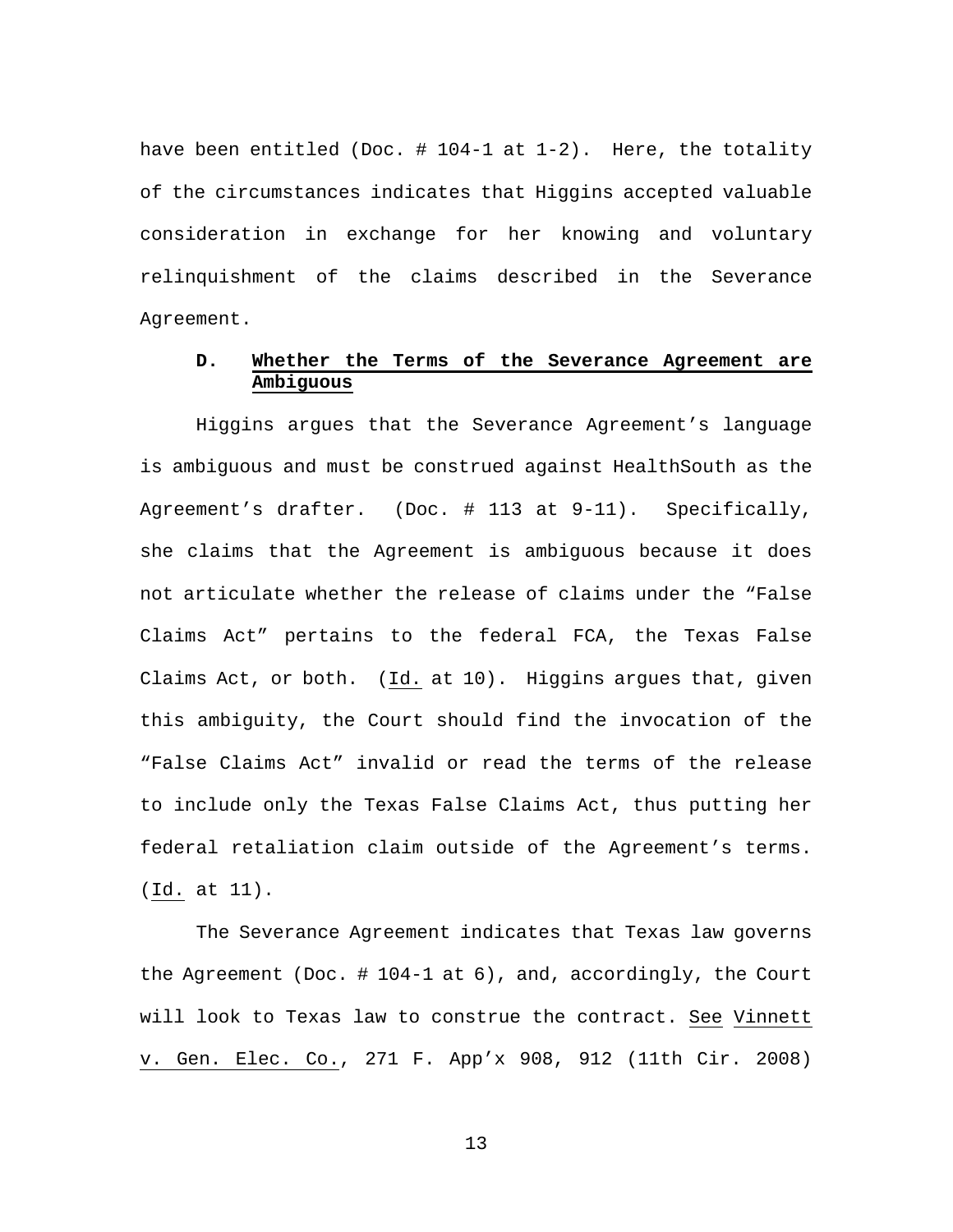(explaining that federal courts "use the applicable state's contract law to construe and enforce settlement agreements"). Under Texas law, an unambiguous contract will be enforced as written, and ordinarily the writing alone will be deemed to express the parties' intentions. Sun Oil Co. (Del.) v. Madeley, 626 S.W.2d 726, 728 (Tex. 1981). Whether a contract is ambiguous is a question of law that must be decided by examining the contract as a whole in light of the circumstances present when the contract was entered into. Columbia Gas Transmission Corp. v. New Ulm Gas, Ltd., 940 S.W.2d 587, 589 (Tex. 1996).

A contract is not ambiguous if it can be given a certain or definite legal meaning or interpretation. Id. Ambiguity does not arise simply because the parties advance conflicting interpretations of the contract; rather, for an ambiguity to exist, both interpretations must be reasonable. Id.

While Texas law requires that a release must mention the claim to be effective, it does not require "that the parties anticipate and identify each potential cause of action relating to the release's subject matter." Chaplin v. NationsCredit Corp., 307 F.3d 368, 376 (5th Cir. 2002) (quoting Keck v. Nat'l Union Fire Ins. Co., 20 S.W.3d 692, 698 (Tex. 2000)).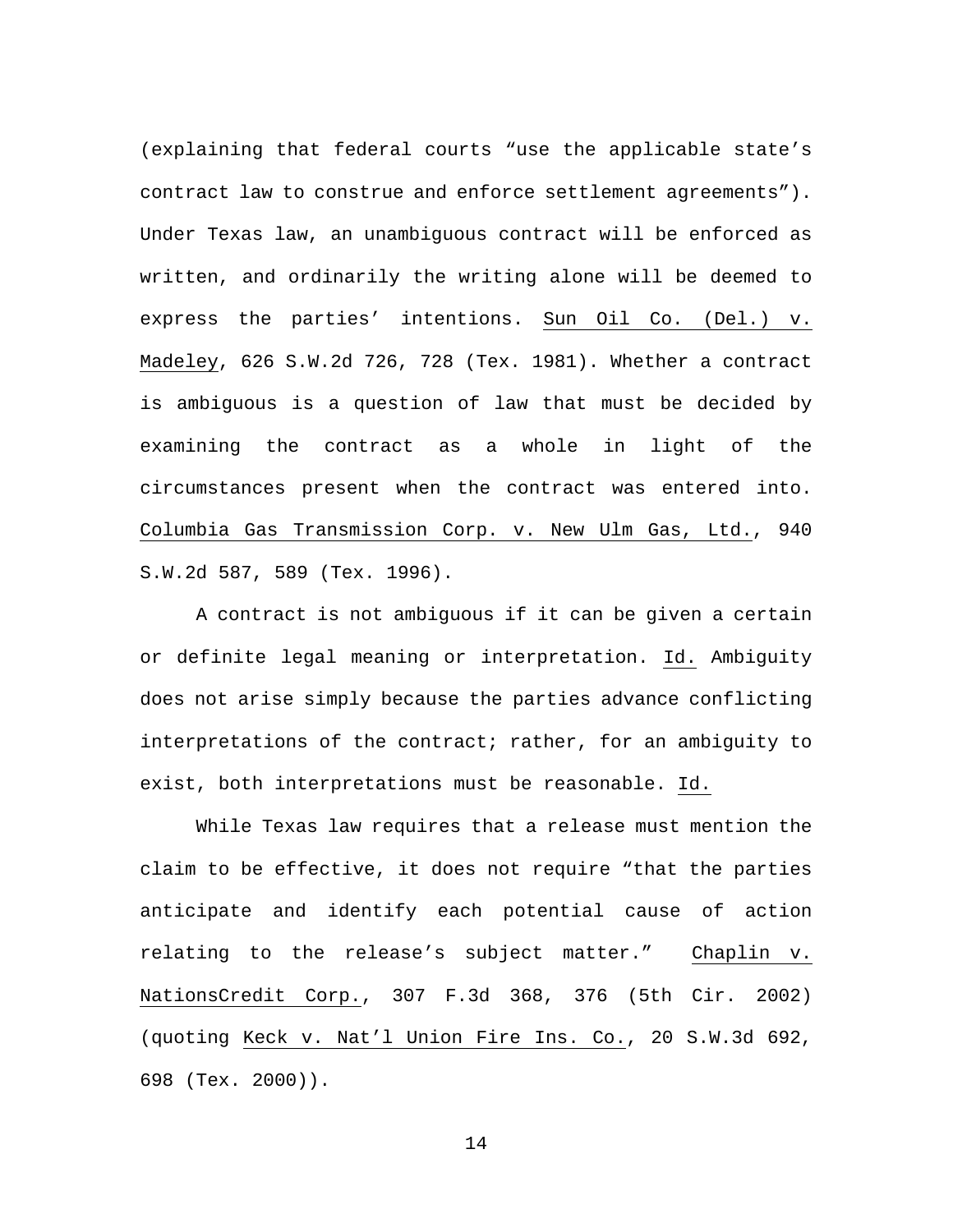Here, examining the Severance Agreement as a whole in light of the circumstances present when the contract was entered into, the Agreement plainly includes: "all claims arising out of, or relating to, Ms. Higgins' employment with the Company and the termination of Ms. Higgins' employment with the Company, including . . . **all claims arising under any foreign, federal, state and local laws including, without limitation . . . the False Claims Act**." (Doc. # 104-1 at 3 (emphasis added)). Thus, the Severance Agreement can be given a definite legal meaning and interpretation: by its plain terms, the Severance Agreement encompasses all claims arising under both state and federal law that are related to Higgins's employment with HealthSouth and her termination. Such broad language would encompass both the federal False Claims Act and the Texas False Claims Act. Accordingly, Higgins's retaliation claim under the FCA falls within the Agreement's unambiguous terms.

# **E. Whether this Court Should Grant Higgins Leave to Further Amend Her Complaint**

Finally, Higgins requests leave to file a second amended complaint in order to add a claim under the Texas False Claims Act. (Doc. # 113 at 11-12). Yet the Court fails to see how Higgins can amend her complaint to overcome the hurdle imposed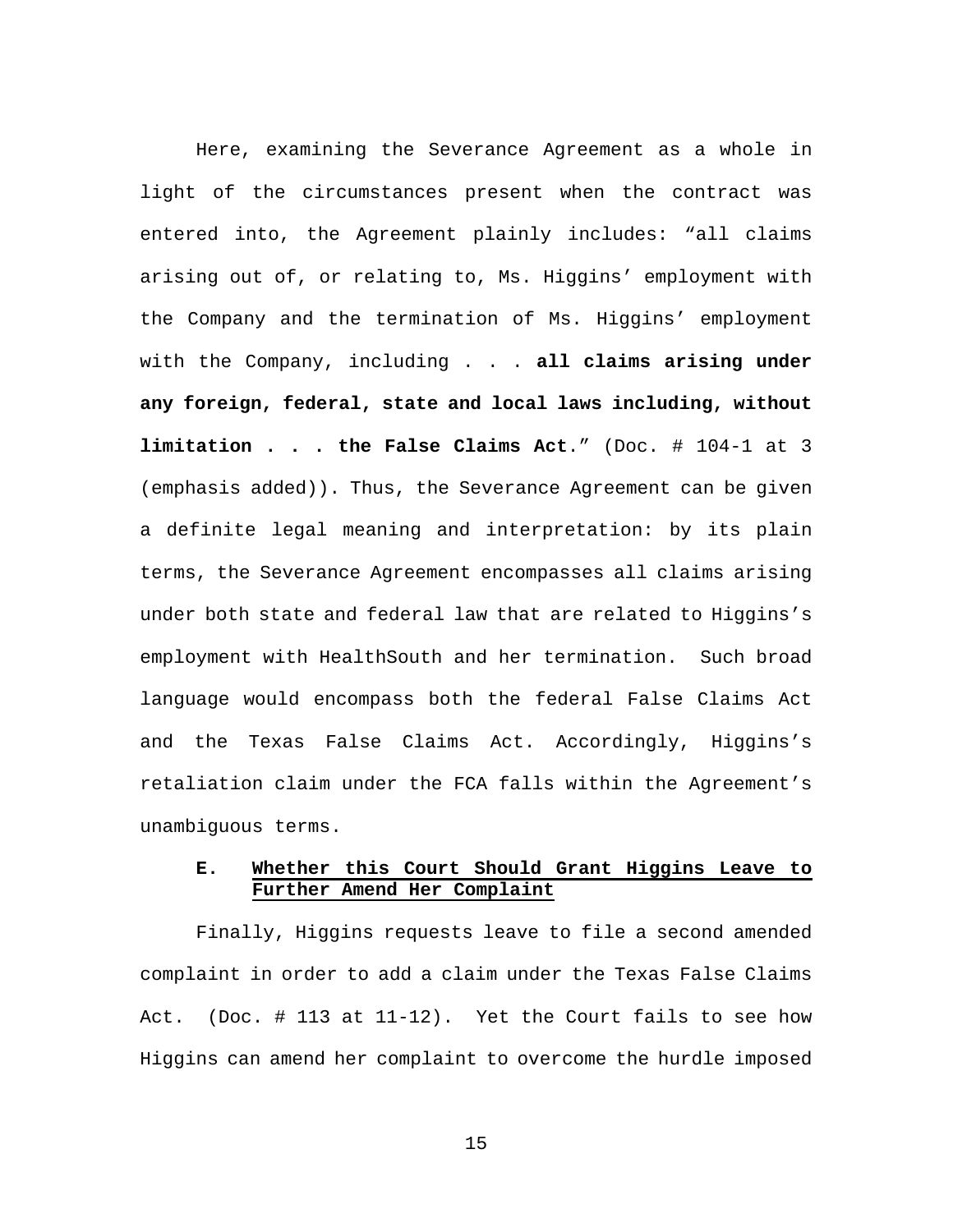by the broad terms of the Severance Agreement. Any amendment would necessarily be futile and, thus, Higgins's claim for retaliation must be dismissed with prejudice and without leave to amend. See Silberman v. Miami Dade Transit, 927 F.3d 1123, 1133 (11th Cir. 2019) ("Leave to amend a complaint is futile when the complaint as amended would still be properly dismissed.") (quotation marks omitted); see also Zuluaga v. Bank of Am., N.A., No. 8:17-cv-2543-T-33TGW, 2018 WL 2215606, at \*1 (M.D. Fla. May 15, 2018) (denying plaintiff the opportunity to file a second amended complaint because "leave to amend at this juncture would be futile").

### **F. Attorneys' Fees and Costs under 31 U.S.C. § 3730(h)**

As part of its Motion, HealthSouth also seeks to dismiss "those portions of Count II requesting attorneys' fees related to the [retaliation] claims made in Count I." (Doc. # 104 at 1). Count II of Higgins's Amended Complaint consists only of a demand for attorneys' fees and costs under 31 U.S.C. §§ 3730(d) and (h). (Doc. # 88 at ¶¶ 202-07).

In cases where the government does not proceed with an action, the FCA provides for awards to qui tam plaintiffs that include "an amount for reasonable expenses which the court finds to have been necessarily incurred, plus reasonable attorneys' fees and costs." 31 U.S.C. §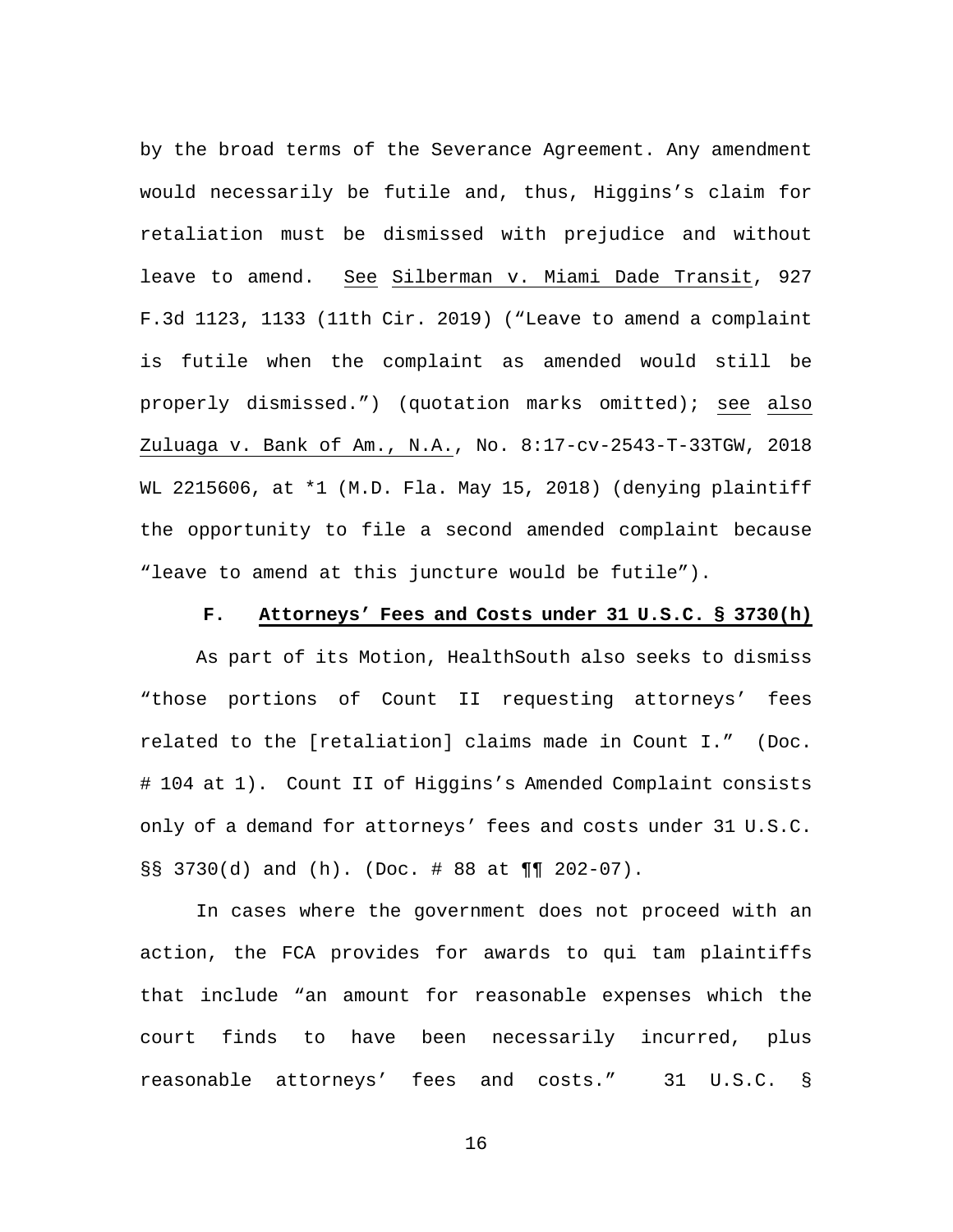$3730(d)(2)$ . The retaliation provision of the FCA also provides for relief in the form of "litigation costs and reasonable attorneys' fees." 31 U.S.C. § 3730(h)(2).

The Court is not convinced that a stand-alone request for attorneys' fees is a separate cause of action under the FCA. The statute itself does not provide for a separate cause of action for such fees. Rather, the language of Sections 3730(d) and (h) provide a remedy for plaintiffs in connection with substantive FCA claims. See 31 U.S.C.  $\S$  3730(d)(1), (d)(2) (entitling "qui tam plaintiffs" to an "[a]ward" and providing guidelines for distributing relators' share of the proceeds or settlement of an action and additionally providing for costs necessarily incurred and reasonable attorneys' fees and costs); Id. § 3730(h)(2) (setting forth the relief available to plaintiffs in connection with a retaliation claim). This remedy is available to Higgins through a motion seeking such attorneys' fees and costs, which Higgins has filed and the Court will rule upon in due course. Accordingly, Count II of Higgins's Amended Complaint is dismissed in its entirety with prejudice. This Court's Order will not serve to nullify or terminate Higgins's pending Motion for Attorneys' Fees (Doc. # 89), and the Court expressly reserves jurisdiction to rule on that motion.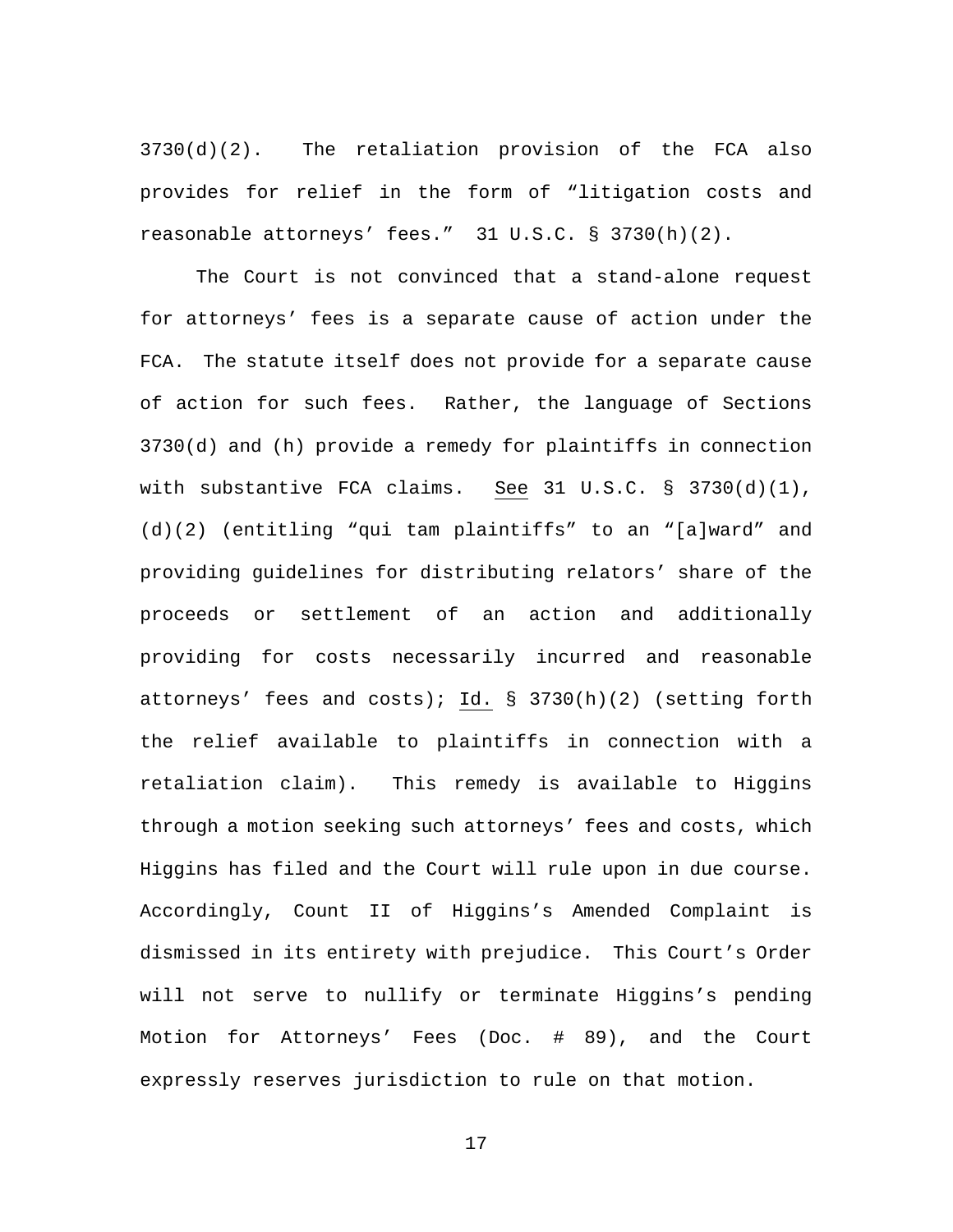Because it must dismiss Higgins's retaliation claim with prejudice, this Court further determines that she is not entitled to relief under 31 U.S.C. § 3730(h)(2), including her costs and attorneys' fees incurred in litigating the retaliation claim. While the statute does not specifically state that its remedies are available only to prevailing parties, the parties here have cited no case law to the contrary. See Miniex v. Houston Hous. Auth., No. 4:17-00624, 2019 WL 1675857, at \*2 (S.D. Tex. Apr. 17, 2019) (stating in dicta that statutory remedies under Section 3730(h)(2) are available to successful FCA retaliation claimants); Thompson v. Quorum Health Res., LLC, No. 1:06-CV-168, 2010 WL 2044542, at \*4 (W.D. Ky. May 21, 2010) (same).

This does not, however, impact Higgins's entitlement to costs and fees under Section 3730(d). See United States ex rel. Bisk v. Westchester Med. Ctr., No. 06cv15296-LAK-FM, 2016 WL 8254797, at \*10 (S.D.N.Y. Aug. 5, 2016) (explaining that an award of attorneys' fees and costs under Section 3730(d) does not include attorneys' fees recoverable under Section 3730(h) because the statutory language suggests that the two provisions constitute "separate and distinct bases for a fee award").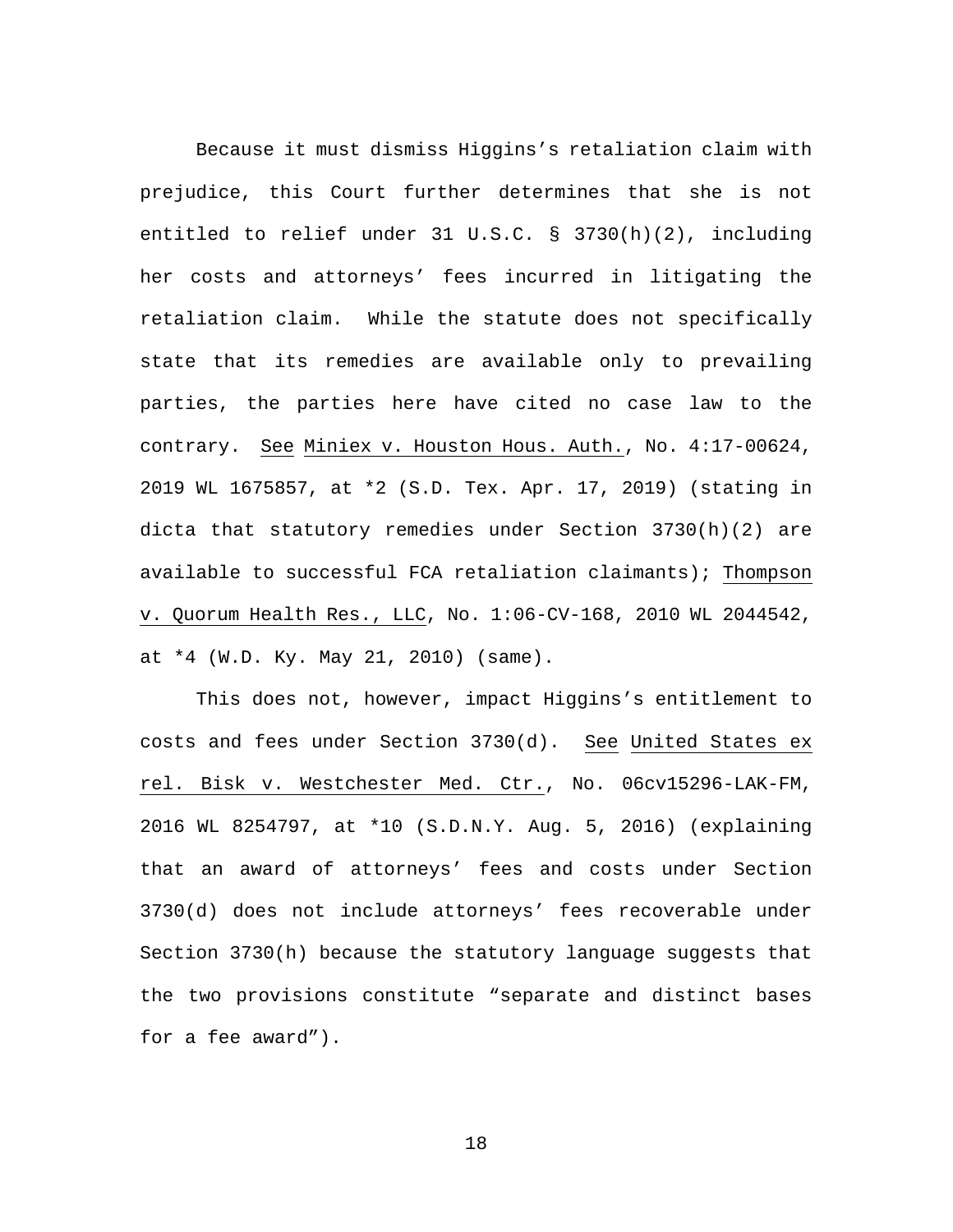As previously explained, Higgins has filed a motion in this Court seeking her attorneys' fees and costs under 31 U.S.C. § 3730(d), which is currently pending before the Honorable Anthony E. Porcelli, United States Magistrate Judge. (Doc. # 89). Therefore, Higgins is directed to supplement her Motion for Attorneys' Fees within 10 days of the date of this Order, explaining what portion of the requested fees, if any, were incurred in the litigation of her retaliation claim and therefore are not recoverable.

## **IV. Conclusion**

HealthSouth's Motion to Dismiss is granted. Higgins's Amended Complaint is dismissed with prejudice in its entirety. The Court will retain jurisdiction in order to resolve Higgins's Motion for Attorneys' Fees. (Doc. # 89).

Accordingly, it is now

#### **ORDERED**, **ADJUDGED**, and **DECREED**:

- (1) Defendant HealthSouth Corporation's Motion to Dismiss (Doc. # 104) is **GRANTED.** The Amended Complaint is dismissed with prejudice in its entirety.
- (2) The Clerk is therefore directed to close this case.
- (3) The Court will retain jurisdiction to rule on Higgins's pending Motion for Attorneys' Fees (Doc. # 89). Higgins is directed to supplement her Motion for Attorneys' Fees